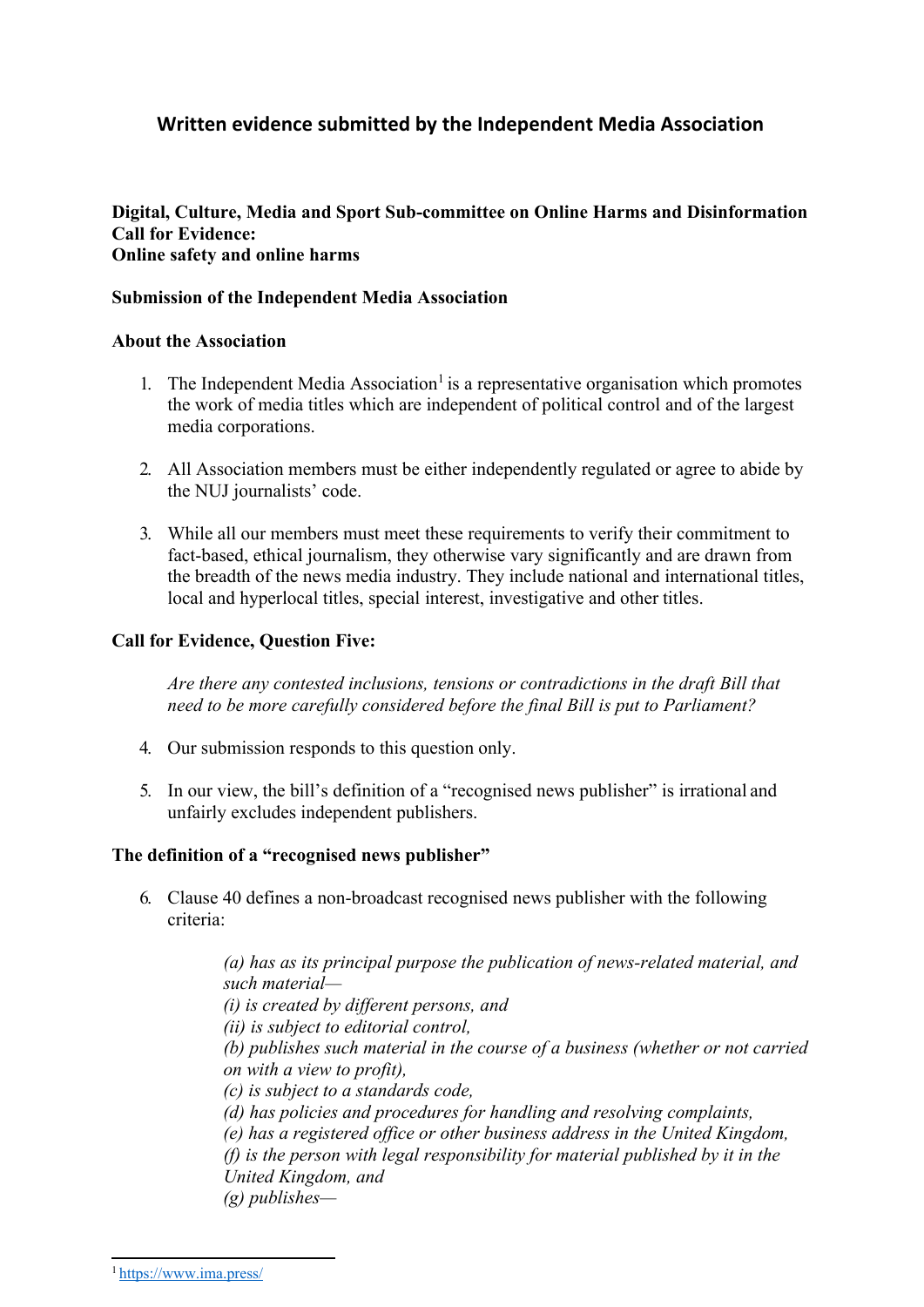*(i) the entity's name, the address mentioned in paragraph (e) and the entity's registered number (if any), and (ii) the name and address of any person who controls the entity (including, where such a person is an entity, the address of that person's registered or principal office and that person's registered number (if any)).*

7. The significance of this definition is that it is relied upon to exempt content firstpublished by news publishers from the effects of the bill, in respect of how search service providers and user-to-user service providers fulfil their regulatory responsibilities under the terms of the bill. As such, any publisher which meets this definition will find that their content is exempt from technology companies' new obligations to address harmful content. Any publisher which does not meet these criteria will not benefit from that exemption.

#### **The definition is discriminatory**

- 8. Dozens if not thousands of independent publishers are bound to fall short of these requirements, despite being committed to the highest ethical standards.
- 9. For example, many independent publishers do not have a registered address (a significant expense for a smaller or local outlet), and others are run by a single person. These requirements directly discriminate against independent publishers, which do not benefit from the financial advantages of corporately owned titles which allow them to run an office and hire a team of staff.

#### **The definition is arbitrary and irrational**

- 10. Further, the only reasonable rationale for exempting news publisher content in this way is that it has already been subject to some form of regulation. Yet these criteria make no substantive requirements of regulation at all. They require a standards code and a complaints process, but give no detail as to what these must entail. The code of a qualifying publisher may, for example, be perverse and the process may be biased. Such requirements, without further detail, are meaningless and would allow publishers to qualify for the exemption on a wholly arbitrary basis.
- 11. All manner of publishers will benefit from this exemption provided these irrational criteria are met. These may include unregulated titles, extremist titles, and others.
- 12. On the other hand, there are dozens of publishers regulated to the highest ethical standards in the UK: those of IMPRESS, the UK's only independent regulator, who would not benefit from this exemption because they do not meet these arbitrary criteria.

#### **This definition risks exposing the public to harm**

13. The definition is also likely to take in publications which could be responsible for serious harm. For example, among the harms the bill ought to address is racial hatred on social media. Yet, because the definition makes no meaningful requirements of regulation, it risks allowing content published by hateful publications to be exempt.